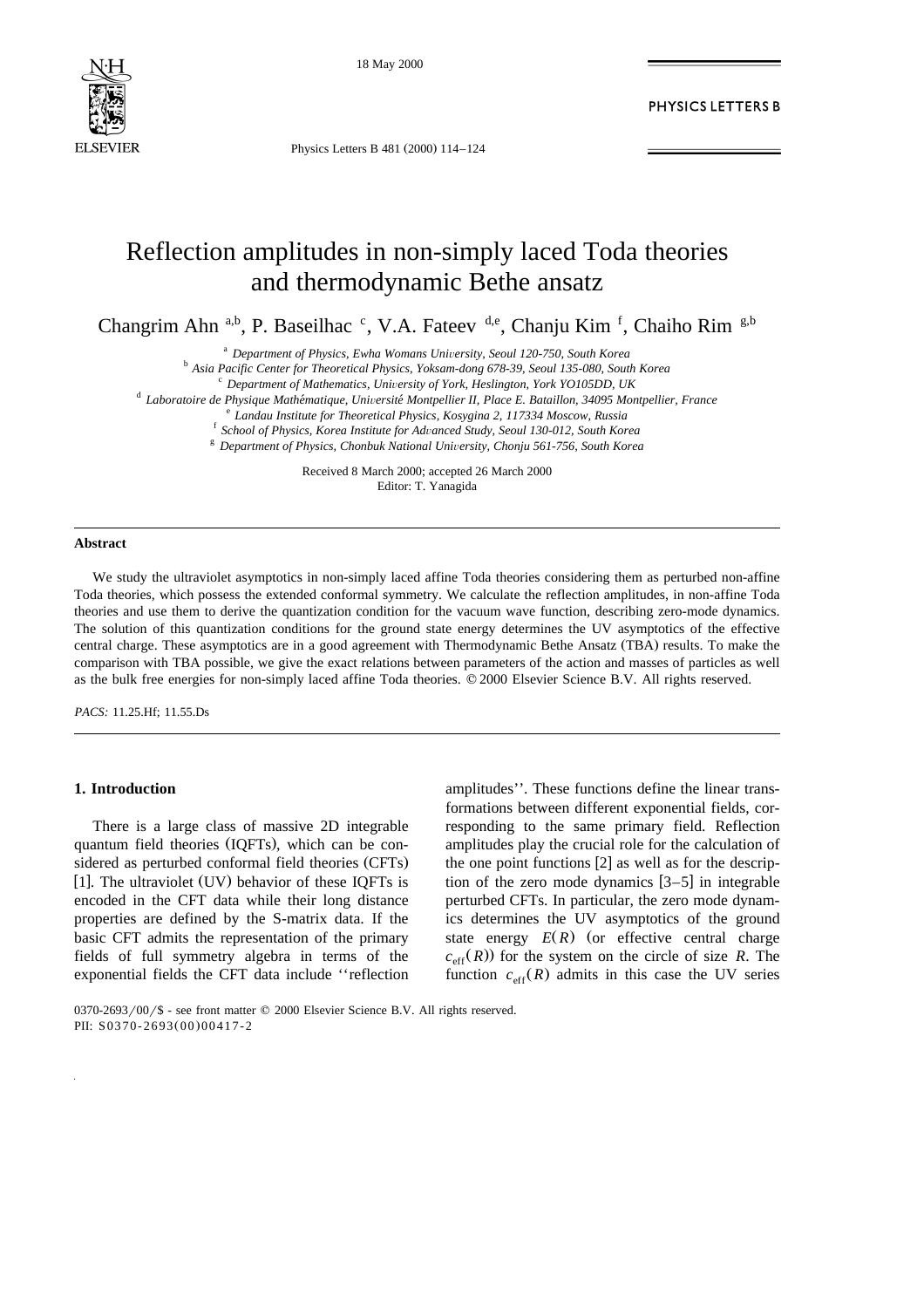expansion in the inverse powers of  $log(1/R)$ . The solution of the quantization condition for the vacuum wave function (which can be written in terms of the reflection amplitudes), supplemented with the exact relations between the parameters of the action and the masses of the particles determines all logarithmic terms in this UV expansion.

The effective central charge  $c_{\text{eff}}(R)$  in IQFT can be calculated independently from the S-matrix data using the TBA method  $[6,7]$ . At small R its asymptotics can be compared with that following from the CFT data. In the case when the basic CFT is known the agreement of both approaches can be considered as nontrivial test for the S-matrix amplitudes in IQFT. The corresponding analysis based on the both approaches was previously done for the sinh-Gordon  $\overline{[3]}$ , super-symmetric sinh-Gorgon, Bullough-Dodd  $[4]$ models and simply-laced affine Toda field theories  $(ATTS)$  [5].

In this paper we study the UV behavior of the effective central charge in ATFTs associated with non-simply laced Lie algebras. These IQFTs have two different classical limits. Namely, the weak and strong coupling limits correspond to the dual pairs of affine Toda theories. As a result, the mass ratios in these IQFTs depend on the coupling constant and flow from the classical values characteristic for Lie algebra  $G<sup>-1</sup>$  to the same values for the dual algebra  $G^{\vee}$  [8]. The number of particles in ATFTs is equal to the rank *r* of *G*. For large *r* the numerical analysis of TBA equations, especially in the UV region, becomes rather complicated. The analytical approach to the TBA equations  $[10,11]$  does not give, at present, the regular UV expansion. So, it is useful to have the full logarithmic expansion for  $c_{\text{eff}}(R)$  following from CFT data. The agreement of this expansion with the TBA results confirms the *S*-matrix as well as the relations between the parameters of the action and masses of particles in non-simply laced ATFT.

The remarkable feature of ATFT is that effective central charge calculated from the CFT data with subtracted bulk free energy term (like in TBA ap-

The rest of the paper is organized as follows. After introduction of some basic notations we give the exact relations between the parameters of the action and masses of particles in non-simply laced ATFTs. Then following the procedure of Ref. [5], we obtain the reflection amplitudes and quantization conditions for the wave function, describing the vacuum zero mode dynamics. Using these results we calculate the UV asymptotics of the effective central charges for ATFTs and compare these asymptotics with numerical data following from TBA equations. We omit here the details, which can be found in Ref. [5], devoted to the analysis of UV asymptotics in simply laced ATFTs.

#### 2. Mass- $\mu$  relations and reflection amplitudes

The ATFTs corresponding to Lie algebra *G* is described by the action

$$
\mathscr{A} = \int d^2x \left[ \frac{1}{8\pi} \left( \partial_\mu \varphi \right)^2 + \sum_{i=1}^r \mu_i e^{b e_i \cdot \varphi} + \mu_0 e^{b e_0 \cdot \varphi} \right],
$$
\n(1)

where  $e_i$ ,  $i = 1, \ldots, r$  are the simple roots of the Lie algebra *G* of rank *r* and  $-e_0$  is a maximal root, satisfying the relation:

$$
\sum_{i=0}^{r} n_i e_i = 0, \quad n_0 = 1.
$$
 (2)

Non-simply laced ATFTs have standard simple roots with  $e_i^2 = 2$  and nonstandard simple roots with  $e_i^2 \equiv \xi^2 (\neq 2)$ . We choose the corresponding parameters  $\mu_i$  as  $\mu$  (for standard roots) and  $\mu'$  (for nonstandard ones) respectively  $2$ .

In the case of non-simply laced ATFTs, the exact mass ratios are different from the classical ones and

proach) gives a good agreement with the TBA results even outside the UV region (at  $R \sim \mathcal{O}(1)$ ). This ''experimental'' fact still needs the explanation.

<sup>&</sup>lt;sup>1</sup> Throughout the paper, we denote an untwisted algebra as  $G$ , while  $G^{\vee}$  refers to a twisted one.

 $2$  We choose the convention that the length squared of the long roots are four for  $C_r^{(1)}$  and two for the other untwisted algebras.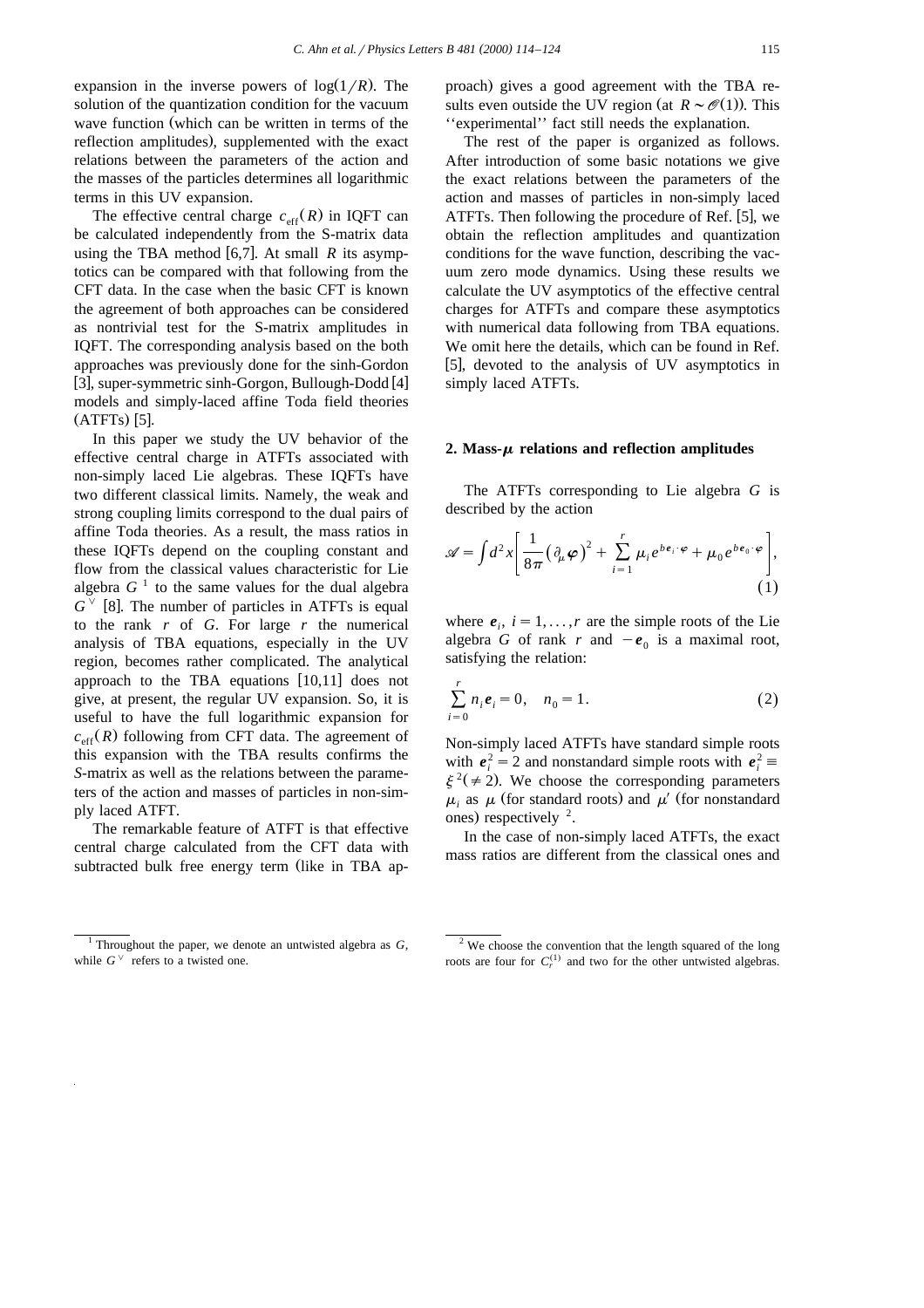get quantum corrections  $[8, 9]$ . To describe the spectrum it is convenient to introduce the notations:

$$
B = \frac{b^2}{1 + b^2}, \quad H = \frac{h + b^2 h^{\vee}}{1 + b^2}, \tag{3}
$$

where *h* and  $h^{\vee}$  are Coxeter and dual Coxeter numbers of the algebra. Then the spectrum of ATFTs can be expressed in terms of one mass parameter  $\overline{m}$ as:

$$
B_r^{(1)}: M_r = \overline{m}, M_a = 2\overline{m}\sin(\pi a/H),
$$
  
\n
$$
a = 1, 2, ..., r - 1
$$
  
\n
$$
C_r^{(1)}: M_a = 2\overline{m}\sin(\pi a/H), a = 1, 2, ..., r
$$
  
\n
$$
G_2^{(1)}: M_1 = \overline{m}, M_2 = 2\overline{m}\cos(\pi(1/3 - 1/H))
$$
  
\n
$$
F_4^{(1)}: M_1 = \overline{m},
$$
  
\n
$$
M_2 = 2\overline{m}\cos(\pi(1/3 - 1/H)),
$$
  
\n
$$
M_3 = 2\overline{m}\cos(\pi(1/6 - 1/H)),
$$
  
\n
$$
M_4 = 2M_2\cos(\pi/H).
$$
  
\n(4)

The relation between the parameter  $\overline{m}$  in the above spectra and the parameters  $\mu_i$  in the action (1) can be obtained by Bethe Ansatz method (see for example  $[12,13]$ ). The corresponding analysis gives:

$$
\prod_{i=0}^{r} \left[ -\pi \mu_i \gamma \left( 1 + e_i^2 b^2 / 2 \right) \right]^{n_i}
$$
\n
$$
= \left[ \frac{\overline{m} k(G)}{2} \Gamma \left( \frac{1 - B}{H} \right) \Gamma \left( 1 + \frac{B}{H} \right) \right]^{2H(1 + b^2)},
$$
\n(5)

where, as usual  $\gamma(x) = \Gamma(x)/\Gamma(1-x)$ , and  $k(G)$ is a function depending on the algebra:

$$
k(B_r^{(1)}) = \frac{2^{-2/H}}{\Gamma(1/H)}, \quad k(C_r^{(1)}) = \frac{2^{2B/H}}{\Gamma(1/H)},
$$
  
\n
$$
k(G_2^{(1)}) = \frac{\Gamma(2/3)}{2\Gamma(1/2)\Gamma(1/6+1/H)},
$$
  
\n
$$
k(F_4^{(1)}) = \frac{\Gamma(2/3)}{2\Gamma(1/2)\Gamma(1/6+1/H)}.
$$
 (6)

The similar relations for the dual ATFTs can be easily obtained from Eqs.  $(5)$  and  $(6)$  if we use the duality relations for the parameters  $\mu_i$  and  $\mu_i^{\vee}$ corresponding to the dual pairs of ATFTs:

$$
\pi \mu_i \gamma \left( \frac{e_i^2 b^2}{2} \right) = \left( \pi \mu_i^{\vee} \gamma \left( \frac{2}{e_i^2 b^2} \right) \right)^{e_i^2 b^2 / 2} . \tag{7}
$$

The ATFTs can be considered as perturbed CFTs. Without the last term with the zeroth root  $e_0$ , the action in Eq.  $(1)$  describes the non-affine Toda theory (NATT), which is conformal. To describe the generator of conformal symmetry we introduce the complex coordinates  $z = x_1 + ix_2$  and  $\overline{z} = x_1 - ix_2$ and vector:

$$
Q = b\rho + \frac{1}{b}\rho^{\vee}, \quad \rho = \frac{1}{2} \sum_{\alpha > 0} \alpha,
$$
  

$$
\rho^{\vee} = \frac{1}{2} \sum_{\alpha > 0} \alpha^{\vee},
$$
 (8)

where the sum in definition of Weyl vector  $\rho$  ( $\rho^{\vee}$ ) runs over all positive roots  $\alpha$  (co-roots  $\alpha^{\vee}$ ) of *G*.

The holomorphic stress-energy tensor

$$
T(z) = -\frac{1}{2} (\partial_z \varphi)^2 + Q \cdot \partial_z^2 \varphi \tag{9}
$$

ensures the local conformal invariance of the NATT with the central charge  $c = r + 12Q^2$ .

Besides the conformal invariance the NATT possesses extended symmetry generated by  $W(G)$ -algebra. The full chiral  $W(G)$ -algebra contains *r* holomorphic fields  $W_i(z)$   $(W_2(z) = T(z))$  with spins *j* which follows the exponents of Lie algebra *G*. The primary fields  $\Phi_w$  of  $W(G)$  algebra are classified by *r* eigenvalues  $w_i$ ,  $j = 1, \ldots, r$  of the operator  $W_{i,0}$ (the zeroth Fourier component of the current *W*<sub>*i*</sub>( $z$ )):

$$
W_{j,0}\Phi_w = w_j \Phi_w, \quad W_{j,n}\Phi_w = 0, \quad n > 0.
$$
 (10)

The exponential fields

$$
V_a(x) = e^{(Q+a)\cdot\varphi(x)}\tag{11}
$$

are spinless conformal primary fields with dimensions  $\Delta(a) = w_2(a) = (Q^2 - a^2)/2$ . The fields  $V_a$ are also primary with respect to all chiral algebra  $W(G)$  with the eigenvalues  $w_i$  depending on *a*. The functions  $w_i(a)$ , which define the representation of  $W(G)$ -algebra possess the symmetry with respect to the Weyl group  $W$  of Lie algebra *G* [14,15], i.e.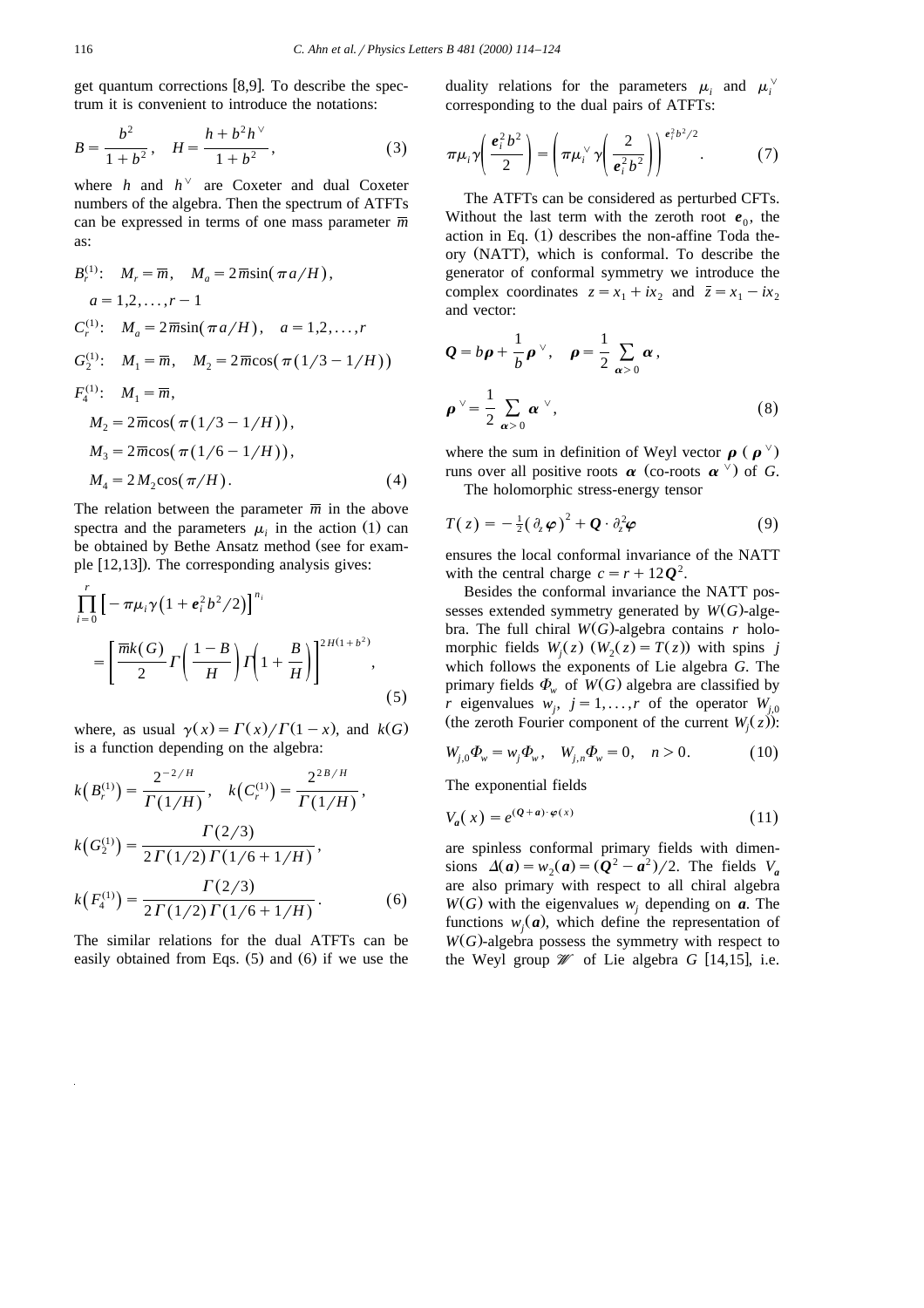$w_i(\hat{s}\mathbf{a}) = w_i(\mathbf{a})$ ; for any  $\hat{s} \in \mathcal{W}$ . It means that the fields  $V_{\hat{s}_a}$  for different  $\hat{s} \in \mathcal{W}$  are reflection images of each other and are related by the linear transformation:

$$
V_a(x) = R_s(a)V_{sa}(x), \qquad (12)
$$

where  $R_{\epsilon}(a)$  is the "reflection amplitude".

This function plays an important role in the analysis of perturbed CFTs. It can be calculated by the CFT methods (exactly in the same way as it was done for the simply laced NATTs in  $[5]$ ) and has the form:

$$
R_{\hat{s}}(a) = \frac{A_{\hat{s}a}}{A_a},\tag{13}
$$

where

$$
A_{a} = \prod_{i=1}^{r} \left[ \pi \mu_{i} \gamma \left( e_{i}^{2} b^{2} / 2 \right) \right]^{\omega_{i} \omega_{i} b} \times \prod_{\alpha > 0} \Gamma \left( 1 - a_{\alpha} \sqrt{b} \right) \Gamma \left( 1 - a_{\alpha} b \right), \qquad (14)
$$

here  $a_{\alpha} = \boldsymbol{a} \cdot \boldsymbol{\alpha}$ ,  $a_{\alpha} \cdot \boldsymbol{a} \cdot \boldsymbol{\alpha}^{\vee}$  and vectors  $\boldsymbol{\omega}_i^{\vee}$  are the co-weights of *G*, satisfying the condition  $\omega_i^{\vee}$ .  $e_i = \delta_{ij}$ 

In following we will be interested in the values of function  $A(P) = A_{iP}$ . We note that in the semiclassical limit  $(b \rightarrow 0$  with *P*/*b* fixed) the functions  $A(\hat{s}P)$  coincide with the amplitudes describing the asymptotics of the wave function of quantum mechanical non-affine Toda chain  $(16)$  (see for example  $[16]$ ).

#### **3. Quantization condition and UV expansion**

Function  $A(P)$  plays an important role in study of quantum mechanical problem for zero modes

$$
\varphi_0 = \int_0^{2\pi} \varphi(x) \frac{dx_1}{2\pi},
$$
\n(15)

of the fields  $\varphi(x)$  defined on an infinite cylinder of circumference  $2\pi$  with coordinate  $x_2$  along the cylinder playing the role of imaginary time. In the semiclassical limit  $b \rightarrow 0$ , where one can neglect the oscillator modes of  $\varphi(x)$ , the Schrödinger equation governing the zero-mode dynamics is given by:

$$
\begin{aligned}\n&\left[-\frac{r}{12}-\nabla_{\varphi_0}^2+\sum_{i=1}^r 2\pi\mu_i e^{b\boldsymbol{\epsilon}_i\cdot\boldsymbol{\varphi}_0}\right]\Psi_P(\boldsymbol{\varphi}_0) \\
&=E_0\Psi_P(\boldsymbol{\varphi}_0)\n\end{aligned} \tag{16}
$$

with the energy

$$
E_0 = -\frac{r}{12} + \mathbf{P}^2, \tag{17}
$$

where the momentum  $P$  is a real vector. The full quantum effect can be implemented simply by introducing the exact reflection amplitudes which take into account also non-zero-mode contributions [3].

The wave function  $\Psi_p(\varphi_0)$  in the asymptotic region (Weyl chamber) can be found by using the same arguments as was given in  $[5]$  for simply laced NATTs. The only difference is that there are now two kinds of roots with different lengths. Namely, each exponential term  $\mu_i e^{b e_i \varphi_0}$  in the Hamiltonian can be considered as a potential wall normal to the *e<sup>i</sup>* direction. An incident wave is reflected by this wall to the wave with the Weyl-reflected momentum. The phase change corresponding to this process should be the same as in Liouville field theory. By considering the reflections from all potential walls, we find that the wave function  $\Psi_p(\varphi_0)$  can be written as a superposition of plane waves with the momenta forming the orbit of the Weyl group  $\mathcal W$  of Lie algebra *G*,

$$
\Psi_{P}(\varphi_{0}) \simeq \sum_{\hat{s} \in \mathscr{W}} A(\hat{s}P) e^{i\hat{s}P \cdot \varphi_{0}}, \qquad (18)
$$

where

$$
A(\boldsymbol{P}) = \prod_{i=1}^{r} \left[ \pi \mu_i \gamma \left( e_i^2 b^2 / 2 \right) \right]^{i \omega_i^{\vee} \boldsymbol{P}/b} \times \prod_{\alpha > 0} \Gamma \left( 1 - i P_{\alpha} b \right) \Gamma \left( 1 - i P_{\alpha} \sqrt{b} \right).
$$
\n(19)

For the Weyl element  $\hat{s}_i$ , associated with the simple root  $e_i$ , the ratio  $A(\hat{s}_i \mathbf{P})/A(\mathbf{P})$ should be given by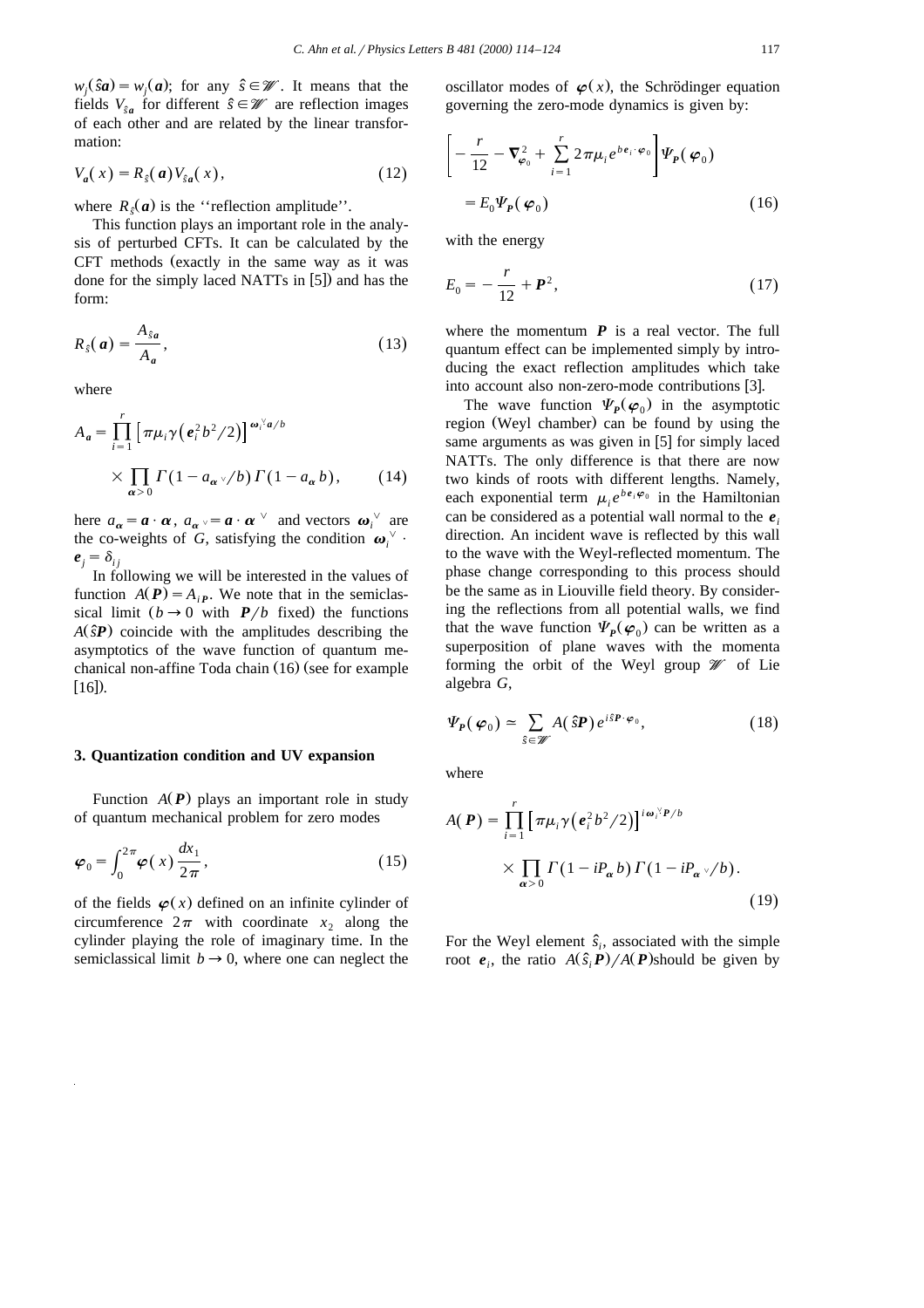the reflection amplitude  $S_i(e_i, P)$  [3] of the Liouville field theory

$$
\frac{A(\hat{s}_i P)}{A(P)} = S_L(e_i, P)
$$
\n
$$
= \left[ \pi \mu_i \gamma (e_i^2 b^2 / 2) \right]^{-i P \cdot e_i^{\vee}/b}
$$
\n
$$
\times \frac{\Gamma(1 + i P \cdot e_i b) \Gamma(1 + i P \cdot e_i^{\vee}/b)}{\Gamma(1 - i P \cdot e_i b) \Gamma(1 - i P \cdot e_i^{\vee}/b)}.
$$
\n(20)

One can easily check that function  $A(P)$  satisfies this functional equation. With this function one can proceed to obtain the scaling functions in the UV region of the ATFTs defined on a cylinder with circumference  $R \rightarrow 0$ . The additional term in the ATFT Lagrangian corresponding to the zeroth root  $e_0$  introduces new potential wall in that direction. With this term the Weyl chamber is now closed and the momentum  $P$  of the wave function should be quantized. It depends on the size of the enclosed region, which is proportional to  $log(1/R)$ . This quantized momentum  $P(R)$  defines the scaling function  $c_{\text{eff}}$  in the UV region by Eq. (17).

It is convenient to rescale back the size of the system from *R* to  $2\pi$ . This leads to the following rescaling of the parameters  $\mu_i$  in the action (1):

$$
\mu_i \to \nu_i = \mu_i \left(\frac{R}{2\pi}\right)^{2+b^2 e_i^2}.
$$
 (21)

In the UV limit the size of enclosed region is rather big and we can neglect the subtleties of interaction (which give only exponential corrections) taking into account only the phase shifts coming from the reflections of the waves by the potential walls. Since the additional potential term is not different from the others, the amplitude  $A(\hat{s}P)$  with the momentum  $\hat{s}P$ (where  $\hat{s}$  is an arbitrary element of Weyl group) has to satisfy also the reflection relation  $(20)$  with respect to the zeroth root  $e_0$ 

$$
\frac{A(\hat{s}_0 \hat{s} \boldsymbol{P})}{A(\hat{s} \boldsymbol{P})} = S_L(\boldsymbol{e}_0, \hat{s} \boldsymbol{P}).
$$
\n(22)

Inserting Eqs.  $(19)$  and  $(20)$  into Eq.  $(22)$ , we obtain the condition for  $P$ . After some transformations (see Ref.  $[5]$  for details), it can be written in the form:

$$
\left[\prod_{i=0}^{r} \left(\pi \nu_{i} \gamma \left(e_{i}^{2} b^{2} / 2\right)\right)^{n_{i}}\right]^{i P \cdot \hat{s} e_{0}^{\vee}/b}
$$
\n
$$
\times \prod_{\alpha > 0} \left[\frac{\mathcal{G}(\alpha, P)}{\mathcal{G}(\alpha, -P)}\right]^{\alpha \cdot \hat{s} e_{0}^{\vee}} = 1, \tag{23}
$$

where  $\nu_i$  are defined by Eq. (21) and

$$
\mathscr{G}(\alpha,\boldsymbol{P})=\Gamma(1-iP_{\alpha}b)\Gamma(1-iP_{\alpha}\sqrt{b}).
$$

For the lowest energy state, Eq.  $(23)$  reduces to the following equation:

$$
LP = 2\pi \rho - \sum_{\alpha > 0} \alpha \delta(\alpha, P), \qquad (24)
$$

where

$$
L = -\frac{2}{b} (h + b^2 h^\vee) \ln \frac{R}{2\pi}
$$
  
 
$$
-\frac{1}{b} \ln \left[ \prod_{i=0}^r (\pi \mu_i \gamma (e_i^2 b^2 / 2))^{n_i} \right],
$$
 (25)

and

$$
\delta(\alpha, P) = -i \log \frac{\Gamma(1 + iP_{\alpha}b) \Gamma(1 + iP_{\alpha} \sqrt{b})}{\Gamma(1 - iP_{\alpha}b) \Gamma(1 - iP_{\alpha} \sqrt{b})}.
$$
\n(26)

This is the quantization condition for the momentum *P* in the UV region  $R \rightarrow 0$ . The ground state energy of the system on the circle of size  $R$  is then given by

$$
E(R) = -\frac{\pi c_{\text{eff}}}{6R}
$$
 with  $c_{\text{eff}} = r - 12P^2$ , (27)

where  $P$  is the solution of Eq.  $(24)$ .

In the UV region we can solve Eq.  $(24)$  perturbatively by expanding  $\delta(\alpha, P)$  in powers of  $P_{\alpha}$ ,

$$
\delta(\boldsymbol{\alpha}, P) = \delta_1(\boldsymbol{\alpha}, b) P_{\boldsymbol{\alpha}} + \delta_3(\boldsymbol{\alpha}, b) P_{\boldsymbol{\alpha}}^3
$$

$$
+ \delta_5(\boldsymbol{\alpha}, b) P_{\boldsymbol{\alpha}}^5 \cdots,
$$
(28)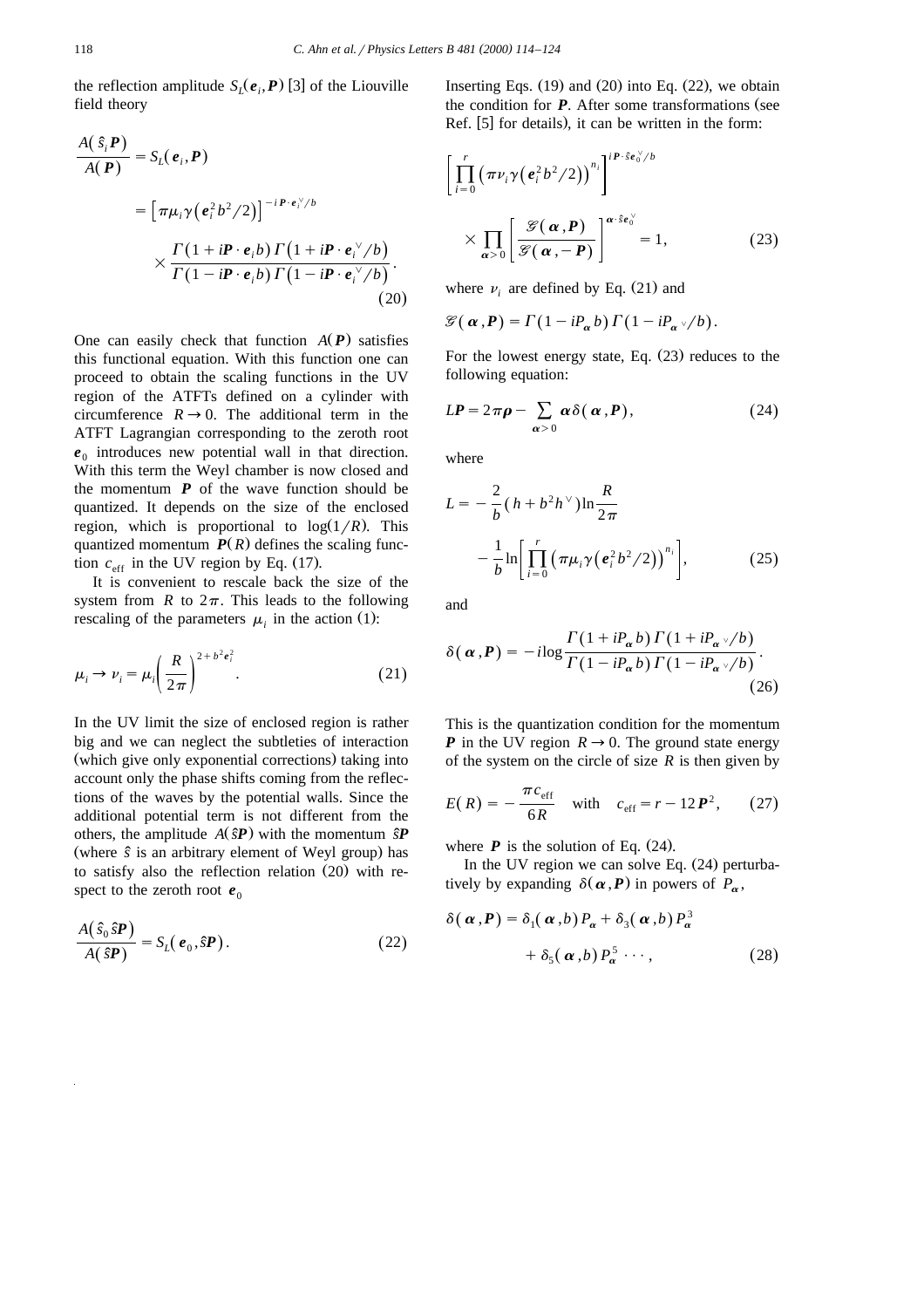where the coefficients  $\delta_1(\boldsymbol{\alpha}, b)$  and  $\delta_s(\boldsymbol{\alpha}, b)$ ,  $s = 3.5$ are:

$$
\delta_1(\boldsymbol{\alpha},b) = -2\gamma_E\bigg(b + \frac{2}{\boldsymbol{\alpha}^2b}\bigg),
$$
  

$$
\delta_s(\boldsymbol{\alpha},b) = (-)^{\frac{s-3}{2}} \cdot \frac{2}{s}\zeta(s)\bigg(b^s + \bigg(\frac{2}{\boldsymbol{\alpha}^2b}\bigg)^s\bigg).
$$
 (29)

Using the relations:  $\sum_{\alpha > 0} (\alpha)^a (\alpha)^b = h^{\vee} \delta^{ab}$ , and  $\sum_{\alpha > 0} (\alpha)^a (\alpha^{\vee})^b = h \overline{\delta^{ab}}$ , we obtain that:

$$
dP = 2\pi \rho - \sum_{\alpha > 0} \delta_3(\alpha, b) \alpha P_\alpha^3
$$

$$
- \sum_{\alpha > 0} \delta_5(\alpha, b) \alpha P_\alpha^5 - \cdots,
$$

with

$$
l = L - 2\gamma_E \left( bh^{\vee} + h/b \right) \equiv L - L_0. \tag{30}
$$

The above equation can be solved iteratively in powers of  $1/l$ . Inserting the solution into Eq.  $(27)$ , we find:

$$
c_{\text{eff}} = r - r(h+1)h^{\vee} \left(\frac{2\pi}{l}\right)^2
$$
  
+  $\frac{8}{\pi} \zeta(3) \left[ C_4(G^{\vee})b^3 + C_4(G)/b^3 \right] \left(\frac{2\pi}{l}\right)^5$   
-  $\frac{24}{5\pi} \zeta(5) \left[ C_6(G^{\vee})b^5 + C_6(G)/b^5 \right]$   
 $\times \left(\frac{2\pi}{l}\right)^7 + \mathcal{O}(l^{-8}),$  (31)

where the coefficients  $C(G)$  are defined as:

$$
C_4(G) = \sum_{\alpha > 0} \rho_\alpha \rho_{\alpha}^3 \,\, \forall , \quad C_4(G^{\vee}) = \sum_{\alpha > 0} \rho_\alpha^4,
$$
  

$$
C_6(G) = \sum_{\alpha > 0} \rho_\alpha \rho_{\alpha}^5 \,\, \forall , \quad C_6(G^{\vee}) = \sum_{\alpha > 0} \rho_\alpha^6.
$$

For simply laced algebras, these coefficients were calculated in  $[5]$  and have the values:

$$
C_4(A_{n-1}^{(1)}) = \frac{1}{60}n^2(n^2 - 1)(2n^2 - 3),
$$
  
\n
$$
C_6(A_{n-1}^{(1)}) = \frac{1}{168}n^2(n^2 - 1)(n^2 - 2)(3n^2 - 5),
$$
  
\n
$$
C_4(D_n^{(1)}) = \frac{1}{30}(16n^3 - 45n^2 + 27n + 8)
$$
  
\n
$$
\times n(n - 1)(2n - 1),
$$
  
\n
$$
C_6(D_n^{(1)}) = \frac{1}{42}(48n^5 - 213n^4 + 262n^3 + 6n^2 - 101n - 32)n(n - 1)(2n - 1).
$$
  
\n(32)

For the non-simply laced algebras  $B_n^{(1)}$  and  $C_n^{(1)}$ , we can express the results through these values. Namely, we find:

$$
C_i(B_n^{(1)}) = \frac{1}{2}C_i(A_{2n-1}^{(1)}),
$$
  
\n
$$
C_i(B_n^{(1)} \vee) = C_i(D_{n+1/2}^{(1)}),
$$
  
\n
$$
C_i(C_n^{(1)}) = C_i(D_{n+1}^{(1)}),
$$
  
\n
$$
C_i(C_n^{(1)} \vee) = C_i(D_{-n}^{(1)}), \quad (i = 4,6).
$$
\n(33)

For exceptional algebras  $G_2^{(1)}$  and  $F_4^{(1)}$ , we obtain:

$$
C_4(G_2^{(1)}) = \frac{1}{3}C_4(D_4^{(1)}) = 392,
$$
  
\n
$$
C_4(G_2^{(1)} \vee) = \frac{980}{9},
$$
  
\n
$$
C_6(G_2^{(1)}) = \frac{1}{3}C_6(D_4^{(1)}) = 7386,
$$
  
\n
$$
C_6(G_2^{(1)} \vee) = \frac{199516}{243},
$$
  
\n
$$
C_4(F_4^{(1)}) = \frac{1}{2}C_4(E_6^{(1)}) = 27378,
$$
  
\n
$$
C_4(F_4^{(1)} \vee) = \frac{22815}{2},
$$
  
\n
$$
C_6(F_4^{(1)}) = \frac{1}{2}C_6(E_6^{(1)}) = 2203578,
$$
  
\n
$$
C_6(F_4^{(1)} \vee) = \frac{4052763}{8}.
$$
\n(34)

We note that above equations relating coefficients  $C_i(G)$  for different Lie algebras follow from the similar exact relations between the ground state energies  $e(G)$  of quantum affine Toda chains associated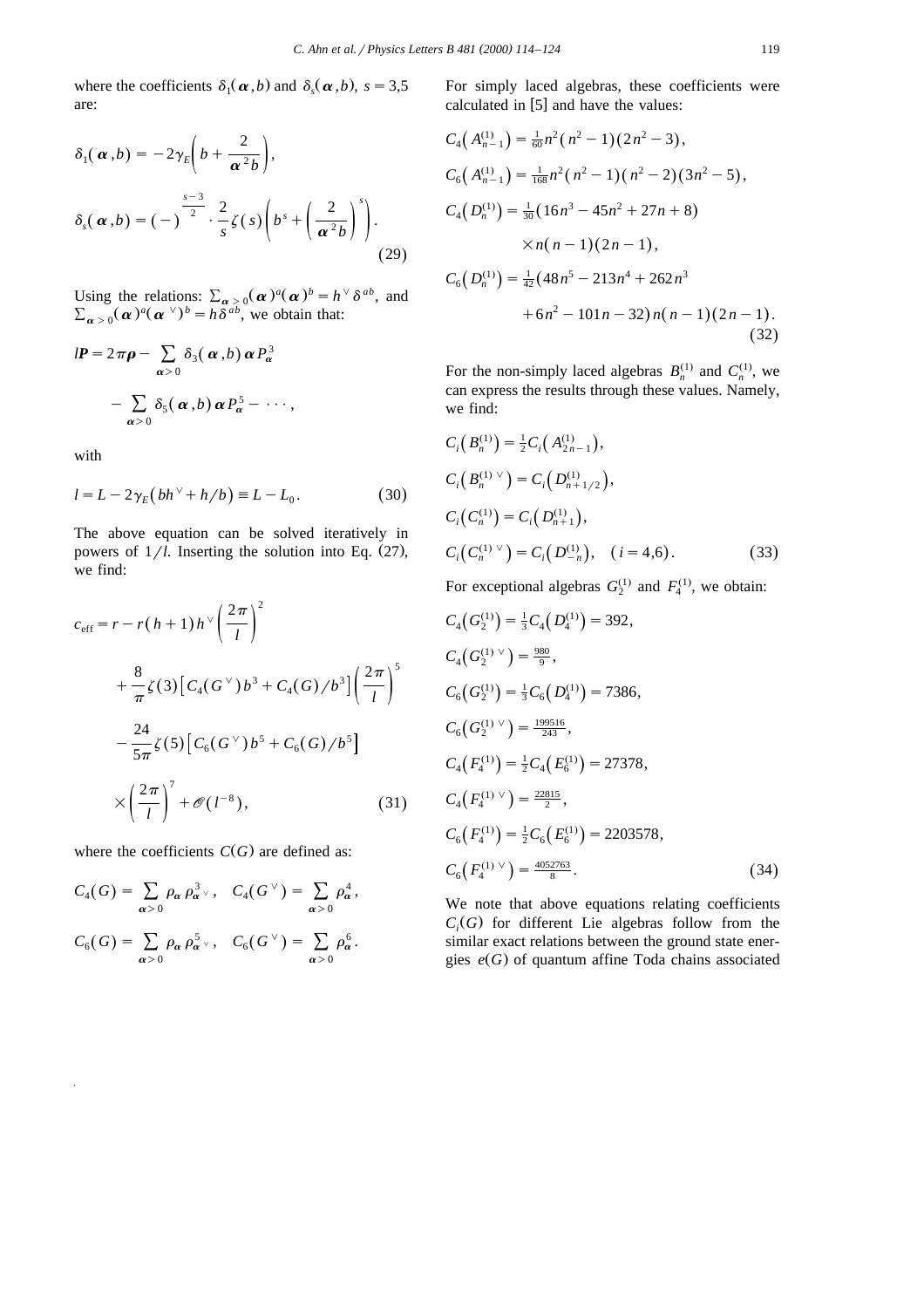with these Lie algebras. These exact relations are valid if the parameters  $\mu$ ,  $\mu'$  for non-simply laced Lie algebras and corresponding parameter  $\mu_{sl}$  for simply laced ones satisfy the condition:  $\mu^{h-z}(2\mu'/\xi^2)^z = \mu_{sl}^h$ , where  $z = \frac{2(h-h^{\vee})}{2-\xi^2}$ .

#### **4. Comparison with TBA results**

The effective central charge calculated above from the CFT data (reflection amplitudes) can be compared with the same function determined from numerical solution of the TBA equations for ATFTs. Namely:

$$
c_{\text{eff}}^{(\text{TBA})}(R) = \sum_{i=1}^{r} \frac{3Rm_i}{\pi^2}
$$

$$
\times \int \cosh\theta \log(1 + e^{-\epsilon_i(\theta, R)}) d\theta, \quad (35)
$$

where functions  $\epsilon_i(\theta, R)$   $(i = 1, ..., r)$  satisfy the system of *r* coupled integral equations:

$$
m_i R \cosh \theta = \epsilon_i(\theta, R)
$$
  
+ 
$$
\sum_{j=1}^r \int \varphi_{ij}(\theta - \theta')
$$
  

$$
\times \log(1 + e^{-\epsilon_i(\theta', R)}) \frac{d\theta'}{2\pi},
$$
 (36)

with the kernels  $\varphi_{ij}$ , equal to the logarithmic derivatives of the *S*-matrices  $S_{ij}(\theta)$  of ATFTs, conjectured in  $[8,9]$ .

Table 1  $L_0^{(RA)}$  versus  $L_0^{(TBA)}$  for non-simply laced ATFTs

The function  $E^{(TBA)}(R)$  defined from the TBA equations differs from the ground state energy  $E(R)$ of the system on the circle of size *R* by the bulk term:  $E^{(TBA)}(R) = E(R) - fR$ , where *f* is a specific bulk free energy  $[7]$ . To compare the same functions we should subtract this term from the function  $E(R)$ defined by Eq.  $(31)$  i.e.

$$
c_{\rm eff}^{\rm (TBA)}(R) = c_{\rm eff}^{\rm (RA)}(R) + \frac{6R^2}{\pi} f(G). \tag{37}
$$

The specific bulk free energy  $f(G)$  for non-simply laced ATFTs can be calculated by the Bethe Ansatz method with the result:

$$
f(G) = \frac{\overline{m}^2 \sin(\pi/H)}{8\sin(\pi B/H)\sin(\pi(1-B)/H)},
$$
  
\n
$$
G = B_r^{(1)}, C_r^{(1)},
$$
  
\n
$$
f(G)
$$
  
\n
$$
= \frac{\overline{m}^2 \cos(\pi(1/3 - 1/H))}{16\cos(\pi/6)\sin(\pi B/H)\sin(\pi(1-B)/H)},
$$
  
\n
$$
G = G_2^{(1)}, F_4^{(1)}.
$$
 (38)

The contribution of bulk term  $f(G)$  becomes quite essential at  $R \sim \mathcal{O}(1)$ .

The TBA equations (36) were solved numerically for non-simply laced algebras,  $B_2^{(1)}$  (=  $C_2^{(1)}$ ),  $B_3^{(1)}$ ,  $B_4^{(1)}$ ,  $C_3^{(1)}$ ,  $C_4^{(1)}$ ,  $G_2^{(1)}$  and  $F_4^{(1)}$ charge  $c_{\text{eff}}^{(\text{TBA})}(R)$  was then computed from Eq. (35) for many different values of parameter *mR*. After taking into account the bulk term, the numerical

|                                 | B       |         |         |         |         |         |
|---------------------------------|---------|---------|---------|---------|---------|---------|
|                                 | 0.3     | 0.4     | 0.5     | 0.6     | 0.7     | 0.8     |
| $L_0^{(RA)}(C_2^{(1)})$         | 11.5882 | 11.3111 | 11.5443 | 12.2537 | 13.6035 | 16.162  |
| $L_0^{\text{(TBA)}}(C_2^{(1)})$ | 11.5882 | 11.3111 | 11.5443 | 12.2537 | 13.6035 | 16.162  |
| $L_0^{(RA)}(C_3^{(1)})$         | 16.6266 | 16.0240 | 16.1620 | 16.9666 | 18.6419 | 21.9342 |
| $L_0^{\text{(TBA)}}(C_3^{(1)})$ | 16.6266 | 16.0240 | 16.1620 | 16.9666 | 18.6419 | 21.9319 |
| $L_0^{(RA)}(C_4^{(1)})$         | 21.6649 | 20.7370 | 20.7798 | 21.6796 | 23.6803 | 27.7064 |
| $L_0^{\text{(TBA)}}(C_4^{(1)})$ | 21.6649 | 20.7370 | 20.7798 | 21.6795 | 23.6802 | 27.5    |
| $L_0^{(RA)}(B_3^{(1)})$         | 14.3593 | 13.1962 | 12.6987 | 12.7250 | 13.3516 | 15.0076 |
| $L_0^{\text{(TBA)}}(B_3^{(1)})$ | 14.3589 | 13.1962 | 12.6987 | 12.7250 | 13.3516 | 15.0076 |
| $L_0^{(RA)}(B_4^{(1)})$         | 19.3977 | 17.9092 | 17.3165 | 17.4379 | 18.3900 | 20.7798 |
| $L_0^{(TBA)}(B_4^{(1)})$        | 19.32   | 17.9089 | 17.3165 | 17.4379 | 18.3900 | 20.7792 |
| $L_0^{(RA)}(G_2^{(1)})$         | 13.6035 | 12.2537 | 11.5443 | 11.3111 | 11.5882 | 12.6987 |
| $L_0^{\text{(TBA)}}(G_2^{(1)})$ | 13.3    | 12.2529 | 11.5443 | 11.3111 | 11.5882 | 12.6987 |
| $L_0^{(RA)}(F_4^{(1)})$         | 27.9629 | 25.4499 | 24.2431 | 24.0360 | 24.9398 | 27.7064 |
| $L_0^{\text{(TBA)}}(F_4^{(1)})$ |         | 25.1    | 24.238  | 24.0360 | 24.9398 | 27.5    |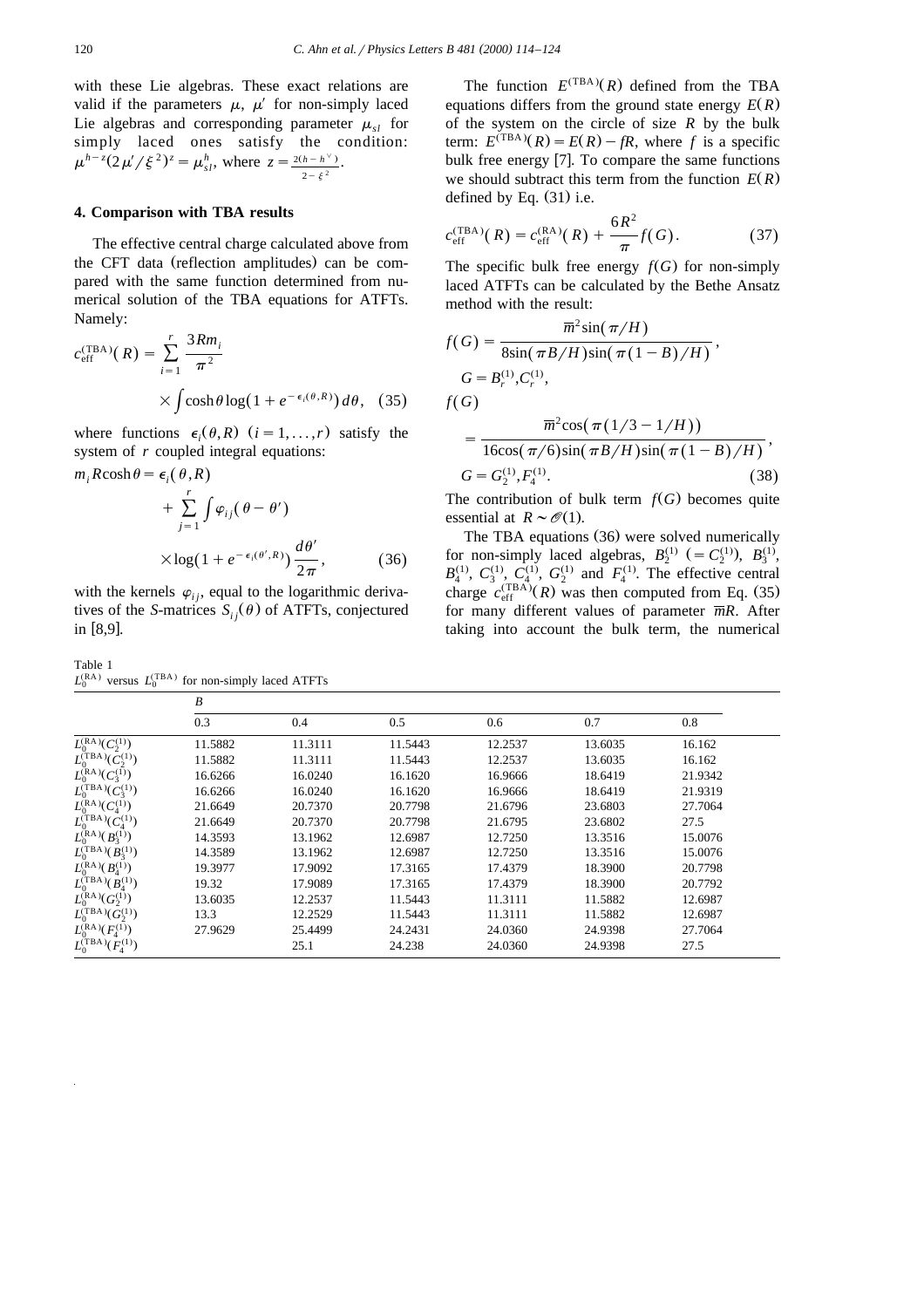Table 2  $c_5^{\text{(RA)}}$  versus  $c_5^{\text{(TRA)}}$  for non-simply laced ATFTs

|                                       | B       |         |         |         |         |         |  |
|---------------------------------------|---------|---------|---------|---------|---------|---------|--|
|                                       | 0.3     | 0.4     | 0.5     | 0.6     | 0.7     | 0.8     |  |
| $c_5^{(RA)}(C_2^{(1)})$               | 1569.60 | 124216  | 1438.68 | 2183.98 | 3961.81 | 8713.17 |  |
| $c_5^{\text{(TBA)}}(\bar{C}_2^{(1)})$ | 1567.   | 1240.   | 1437.   | 2182.   | 3959.   | 8708.   |  |
| $c_5^{(RA)}(C_3^{(1)})$               | 15018.6 | 10858.7 | 11399.2 | 16288.0 | 28809.0 | 62845.7 |  |
| $c_5^{\text{(TBA)}}(C_3^{(1)})$       | 15000   | 10840   | 11380   | 16270   | 28790   | 68000   |  |
| $c_5^{(RA)}(C_4^{(1)})$               | 76141.1 | 52782.9 | 52563.7 | 72394.9 | 125955. | 273273. |  |
| $c_5^{\text{(TBA)}}(C_4^{(1)})$       | 76100   | 52700   | 52500   | 72300   | 125990  |         |  |
| $c_5^{(RA)}(B_3^{(1)})$               | 8260.97 | 4765.97 | 3488.60 | 3541.95 | 5151.97 | 10444.4 |  |
| $c_5^{\text{(TBA)}}(B_3^{(1)})$       | 8500    | 4761.   | 3484.   | 3538.   | 5147.   | 10439.  |  |
| $c_5^{\rm (RA)}(B_4^{(1)})$           | 48261.8 | 28350.9 | 21550.3 | 22970.0 | 34594.6 | 71159.4 |  |
| $c_5^{\text{(TBA)}}(B_4^{(1)})$       |         | 29000   | 21530   | 22940   | 34560   | 73000   |  |
| $c_5^{(RA)}(G_2^{(1)})$               | 4370.29 | 2385.82 | 1533.23 | 1265.48 | 1524.65 | 2816.47 |  |
| $c_5^{\text{(TBA)}}(G_2^{(1)})$       |         | 2600    | 1532.   | 1264.   | 1523.   | 2814.   |  |
| $c_5^{(RA)}(F_4^{(1)})$               | 308495. | 172966. | 118723. | 109767. | 147970. | 289824. |  |
| $c_5^{\text{(TBA)}}(F_4^{(1)})$       |         |         | 160000  | 110055. | 148248. |         |  |

solution for  $c_{\text{eff}}^{(\text{TBA})}(R)$  was fitted with the expansion  $(31)$  (neglecting higher order terms in  $1/l$ ):

$$
c_{\text{eff}}^{(\text{RA})}(R) = r - r(h+1)h^{\vee} \left(\frac{2\pi}{l}\right)^2 + c_5 \left(\frac{2\pi}{l}\right)^5 + c_7 \left(\frac{2\pi}{l}\right)^7, \tag{39}
$$

with fitting parameters  $L_0$ ,  $c_5$  and  $c_7$ , where parameter  $L_0$  is defined by Eq. (30). The exact values of these parameters can be easily identified from Eqs.  $(30)$  and  $(31)$ . To compare the expansion  $(39)$  with

Table 3  $c_7^{\text{(RA)}}$  versus  $c_7^{\text{(TBA)}}$  for non-simply laced ATFTs

TBA results we use the relations  $(5)$  between parameters  $\mu_i$  in the action and the parameter  $\overline{m}$  characterizing the spectrum of particles. It gives the following expression for function  $L(R)$  in Eqs. (30):

$$
L = -\frac{2}{b} (h + b^2 h^{\vee})
$$
  
 
$$
\times \ln \left[ \frac{\overline{m}R}{4\pi} k(G) \Gamma \left( \frac{1-B}{H} \right) \Gamma \left( 1 + \frac{B}{H} \right) \right]
$$
  
 
$$
+ \frac{2}{b} \ln \left( b^{2h} \left( \xi^2 / 2 \right)^{z} \right).
$$
 (40)

|                                 | B          |            |            |            |            |             |  |
|---------------------------------|------------|------------|------------|------------|------------|-------------|--|
|                                 | 0.3        | 0.4        | 0.5        | 0.6        | 0.7        | 0.8         |  |
| $c_7^{\text{(RA)}}(C_2^{(1)})$  | $-12262.9$ | $-6566.01$ | $-9109.78$ | $-21843.4$ | $-64594.2$ | $-247955.$  |  |
| $c_7^{\text{(TBA)}}(C_2^{(1)})$ | $-14000$   | $-8000$    | $-10600$   | $-23800$   | $-68000$   | $-256000$   |  |
| $c_7^{\text{(RA)}}(C_3^{(1)})$  | $-304830.$ | $-137513.$ | $-148031.$ | $-324132.$ | $-944077.$ | $-3617480$  |  |
| $c_7^{\text{(TBA)}}(C_3^{(1)})$ | $-330000$  | $-160000$  | $-170000$  | $-350000$  | $-990000$  |             |  |
| $c_7^{\text{(RA)}}(C_4^{(1)})$  | $-2878340$ | $-1216910$ | $-1148970$ | $-2366240$ | $-6815270$ | $-26079300$ |  |
| $c_7^{\text{(TBA)}}(C_4^{(1)})$ | $-3000000$ | $-1400000$ | $-1300000$ | $-2600000$ | $-7000000$ |             |  |
| $c_7^{\rm (RA)}(B_3^{(1)})$     | $-174026.$ | $-60330.1$ | $-29061.1$ | $-30298.6$ | $-76073.1$ | $-264814.$  |  |
| $c_7^{\text{(TBA)}}(B_3^{(1)})$ |            | $-65000$   | $-33000$   | $-34000$   | $-76000$   | $-270000$   |  |
| $c_7^{\rm (RA)}(B_4^{(1)})$     | $-1847280$ | $-650082.$ | $-338009.$ | $-404020.$ | $-1004420$ | $-3769680$  |  |
| $c_7^{\text{(TBA)}}(B_4^{(1)})$ |            |            | $-380000$  | $-450000$  | $-1100000$ | $-2200000$  |  |
| $c_7^{\text{(RA)}}(G_2^{(1)})$  | $-97474.0$ | $-32718.2$ | $-13002.5$ | $-7830.99$ | $-12225.2$ | $-41991.4$  |  |
| $c_7^{\text{(TBA)}}(G_2^{(1)})$ |            |            | $-14000$   | $-9000$    | $-14000$   | $-44000$    |  |
| $c_7^{\text{(RA)}}(F_4^{(1)})$  | $-2913070$ | $-9911730$ | $-4293750$ | $-3478610$ | $-7094660$ | $-25792400$ |  |
| $c_7^{\text{(TBA)}}(F_4^{(1)})$ |            |            |            | $-3410000$ | $-7090000$ |             |  |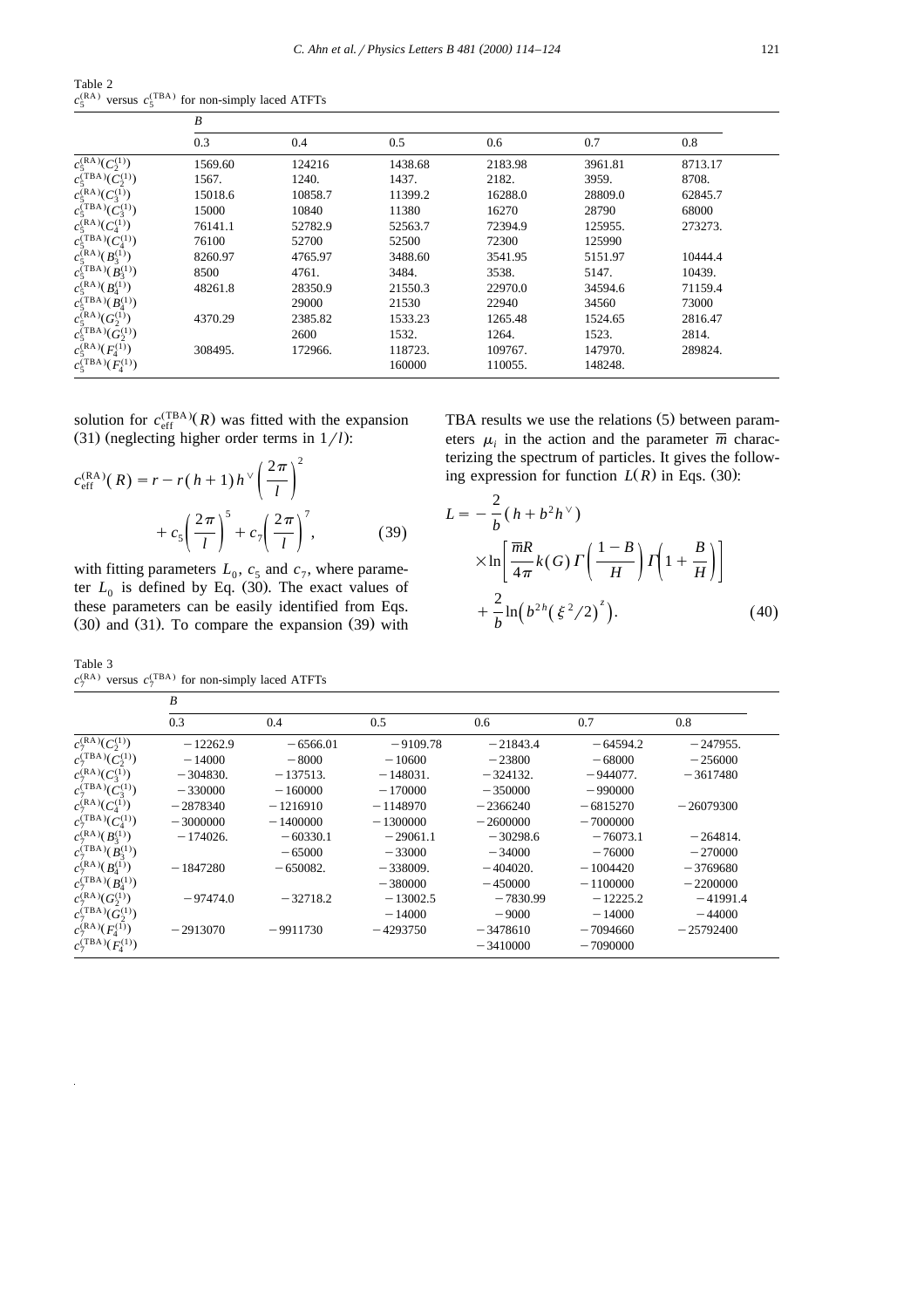

Fig. 1. Plot of  $c_{\text{eff}}^{(\text{TBA})}$  for  $C_2^{(1)}$ ,  $C_3^{(1)}$ ,  $B_4^{(1)}$ ,  $G_2^{(1)}$  and  $F_4^{(1)}$  ATFTs at  $B = 0.5$ . (We omit in the figure  $C_4^{(1)}$  and  $B_3^{(1)}$  cases not to make it too complicated.) As an example, we also display  $c_{\text{eff}}^{(\text{RA})}$  for  $C_2^{(1)}$  calculated without taking into account the bulk term. The difference between this function and  $c_{\text{eff}}^{(\text{TBA})}$  gives the bulk free energy of  $C_2^{(1)}$  ATFT according to Eq. (37).

Tables 1–3 show the values of parameters  $L_0$ ,  $c_5$ and  $c_7$  obtained numerically from TBA equations  $(denoted with the superscript (TBA))$  and those obtained analytically  $(Eqs. (30)$  and  $(31)$  from reflection amplitudes (denoted with the superscript (RA)) for  $C_2^{(1)}$ ,  $C_3^{(1)}$ ,  $C_4^{(1)}$ ,  $B_3^{(1)}$ ,  $B_4^{(1)}$ ,  $G_2^{(1)}$  and  $F_4^{(1)}$  ATFTs with different values of the parameter *B*. We see that both data are in excellent agreement. (Relatively poor accuracy for  $c_7$  is mainly due to the limitation of numerical accuracy and the influence of higher order term  $(\mathcal{O}(l^{-8}))$  in the expansion (39).) This agreement supports the approach based on the reflection amplitudes,  $\mu$ - $\overline{m}$  relations and quantization conditions as well as the *S*-matrices for non-simply laced ATFTs.

In Fig. 1, we plot the functions  $c_{\text{eff}}^{(\text{TBA})}(R)$  and  $c_{\text{eff}}^{(RA)}(R)$  for different ATFTs setting  $\overline{m} = 1$ . The first function is computed numerically from TBA equations. The second one is calculated using Eqs.  $(24)$  and  $(27)$ , based on the reflection amplitudes,

with taking into account the bulk free energy term according to Eq.  $(37)$ . For all models, the two curves are almost identical without essential difference in the graphs even at  $R \sim \mathcal{O}(1)$ . This good agreement outside the UV region looks not to be accidental. However, at present, we have no satisfactory explanation of this interesting phenomena in ATFTs.

#### **5. Concluding remarks**

In the main part of this paper we considered the UV asymptotics of the effective central charges in ATFTs. The most important CFT data, which we used for this analysis were the reflection amplitudes  $(13)$  of NATTs. It was mentioned in Introduction, that these functions play also a crucial role in the calculation of the one point functions in perturbed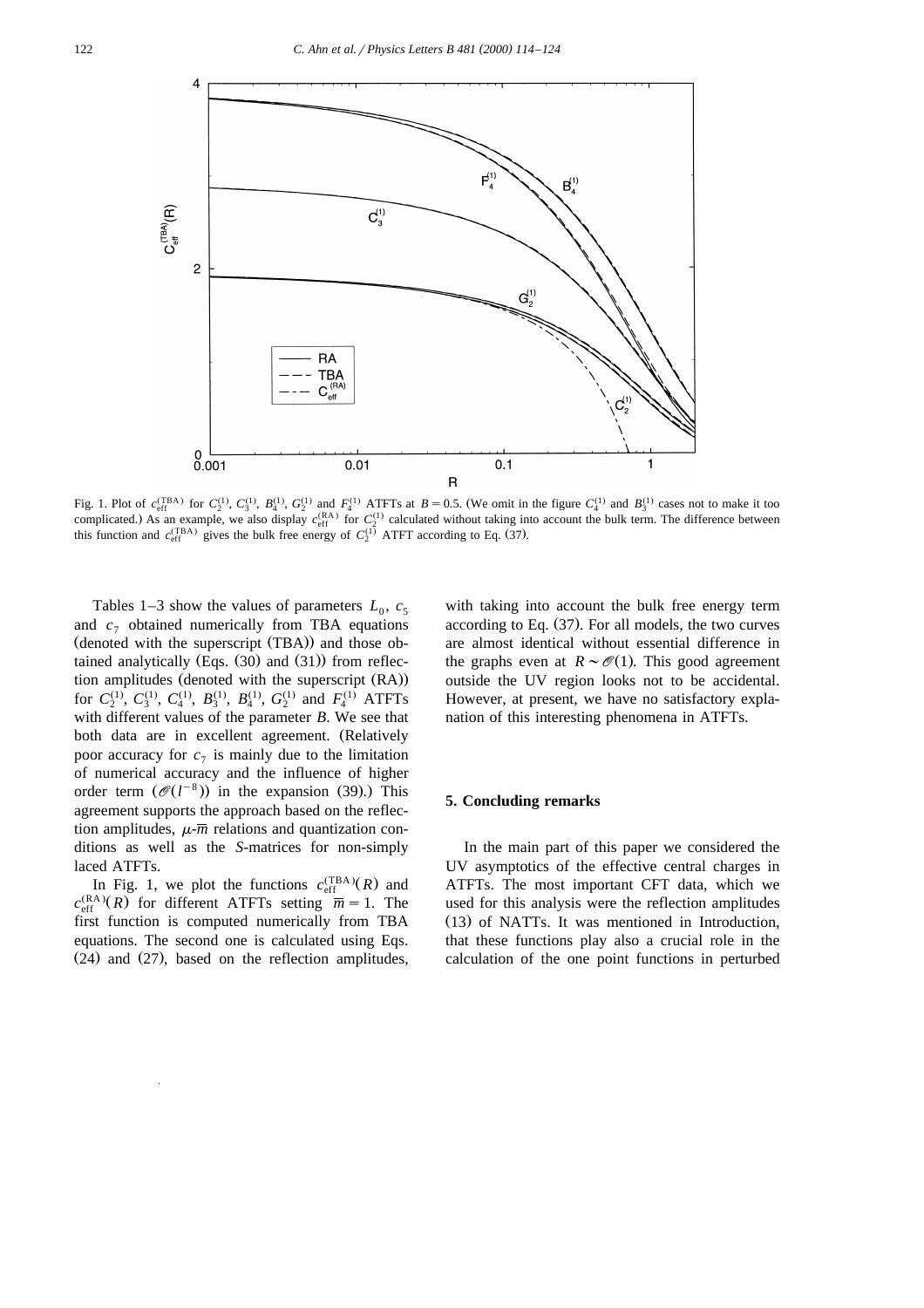CFT. The one point functions of the exponential fields in ATFTs:

$$
\mathcal{F}(\mathbf{a}) = \langle \exp \mathbf{a} \cdot \boldsymbol{\varphi} \rangle \tag{41}
$$

can be reconstructed from from the same reflection amplitudes. It follows from the results of the paper [2] that functions  $(41)$  satisfy the functional equations similar to the relations  $(12)$  for the vertex operators. These equations together with analyticity and symmetry conditions fix one point functions in perturbed CFTs. One can find the solution of these functional equations with proper analyticity properties and respecting all symmetries of extended Dynkin diagram of Lie algebra *G*. This solution is a natural generalization to the non-simply laced case of the one point function for *ADE* series of ATFTs calculated in  $[17]$  and can be written in the form:

$$
\mathcal{F}(\mathbf{a}) = \left[\frac{\overline{m}k(G)}{2}\Gamma\left(\frac{1-B}{H}\right)\Gamma\left(1+\frac{B}{H}\right)\right]^{2Q\cdot\mathbf{a}-\mathbf{a}^2}
$$

$$
\times \prod_{i=1}^r \left[-\pi\mu_i\gamma\left(1+\mathbf{e}_i^2b^2/2\right)\right]^{-\omega_i\mathbf{a}/b}
$$

$$
\times \exp\int \frac{dt}{t} \left[\mathbf{a}^2e^{-2t} - \mathcal{F}(\mathbf{a},t)\right],\qquad(42)
$$

where

$$
\mathcal{F}(a,t)
$$
\n
$$
= \sum_{\alpha > 0} \frac{\sinh(a_{\alpha}bt)\sinh((ba_{\alpha} - 2bQ_{\alpha} + (1 + b^2)H)t)\sinh((b^2\alpha^2/2 + 1)t)}{\sinh t \sinh(b^2\alpha^2t/2)\sinh((1 + b^2)Ht)}.
$$
\n
$$
(43)
$$

The one point function  $\mathcal{T}(a)$  can be used for the analysis of ATFTs. In particular, it contains the information about the bulk free energy  $f(G)$ , which was calculated independently by Bethe Ansatz method. One can easily derive from Eqs.  $(1)$  and  $(5)$ that:

$$
\frac{n_i f(G)}{H(1+b^2)} = \mu_i \mathcal{F}(be_i). \tag{44}
$$

Using Eq. (42) for function  $\mathcal{T}(\boldsymbol{a})$  one finds:

$$
\frac{-4\pi\gamma\left(1+e_i^2b^2/2\right)n_if(G)}{H(1+b^2)\left(\overline{mk}(G)\right)^2}
$$
\n
$$
=\left[\Gamma\left(\frac{1-B}{H}\right)\Gamma\left(1+\frac{B}{H}\right)\right]^2
$$
\n
$$
\times \exp\int \frac{dt}{t} \left[\left(be_i\right)^2 e^{-2t} - \mathcal{F}\left(be_i, t\right)\right]. \tag{45}
$$

The integral in the exponent can be calculated and results coincides with Eq.  $(38)$ . This gives the nonperturbative test to the one point function  $\mathcal{T}(\boldsymbol{a})$ . In particular, taking the limit  $b \rightarrow 0$  in Eq. (45) (and the dual limit) one can derive the amusing relations for gamma-functions associated with Lie algebras *G*. It is convenient to introduce the integers  $n_i^{\vee} = n_i e_i^2 / 2$  $i = 0, \ldots, r$ . Then these relations can be written as:

$$
\prod_{\alpha>0} \left(\gamma\big(\alpha \cdot \boldsymbol{\rho}^{\vee}/h\big)\right)^{-e_i \cdot \alpha^{\vee}}
$$

$$
= n_i^{\vee} \left(\prod_{i=0}^r \left(n_i^{\vee}\right)^{n_i}\right)^{-1/h}, \qquad (46)
$$

and

$$
\prod_{\alpha>0} \left( \gamma \big( \alpha \cdot \rho / h^{\vee} \big) \right)^{-e_i^{\vee} \cdot \alpha}
$$
\n
$$
= n_i^{\vee} e_i^2 / 2 \bigg( \prod_{i=0}^r \big( n_i^{\vee} e_i^2 / 2 \big)^{n_i^{\vee}} \bigg)^{-1/h^{\vee}} . \tag{47}
$$

More detailed consideration of one point functions in ATFTs we suppose to give in another publication.

#### **Acknowledgements**

We thank F. Smirnov and Al. Zamolodchikov for valuable discussions. P.B. gratefully thanks for the hospitality of KIAS where part of this work was done. This work is supported in part by MOST 98-N6-01-01-A-05 (C.A.), Korea Research Foundation KRF-99-015-DI0021 (C.A.) 1998-015-D00071